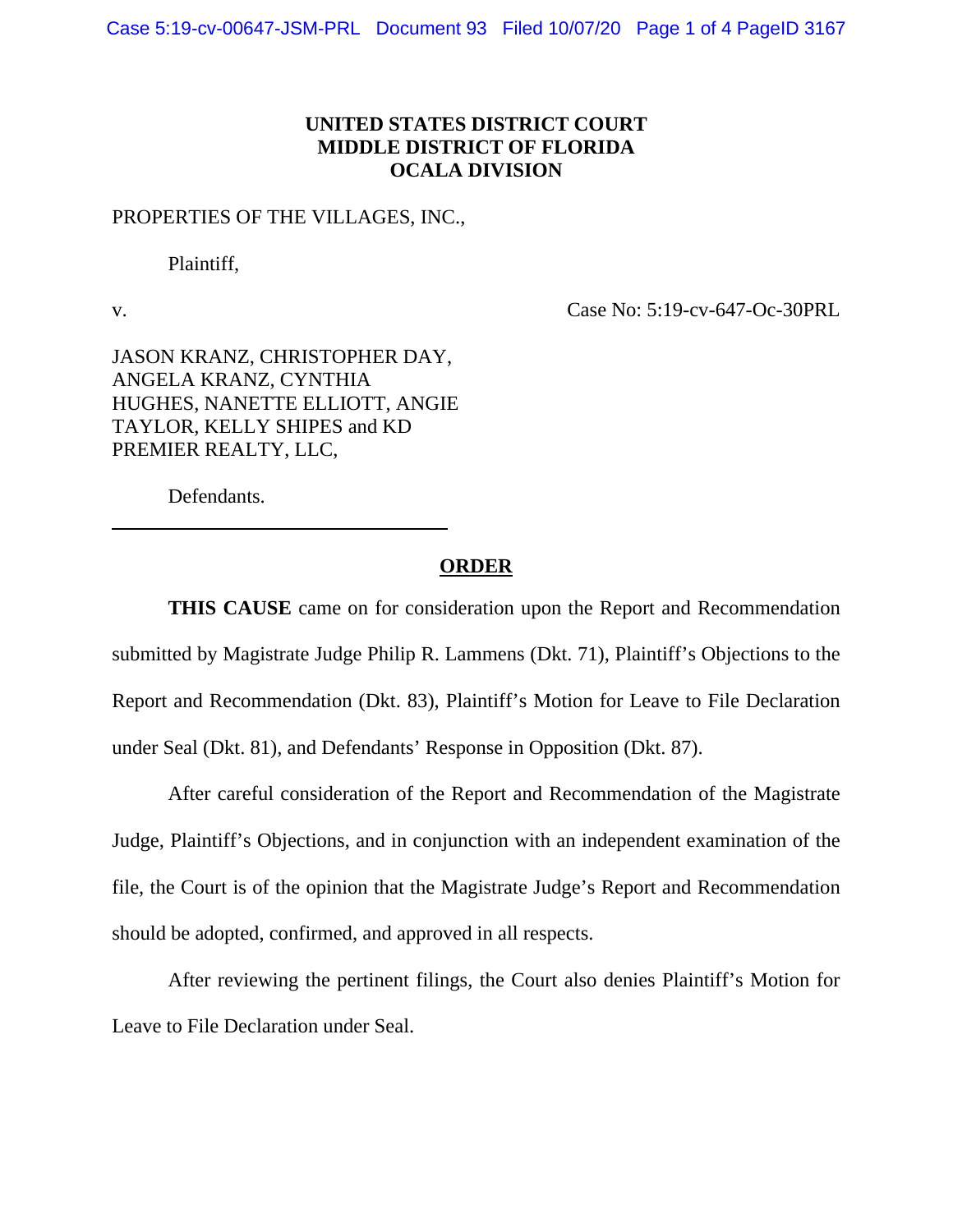Turning first to the Magistrate Judge's Report and Recommendation, the Court concludes that the Magistrate Judge properly applied well-established Florida law regarding customer relationships and whether they constitute a legitimate business interest. To briefly summarize, Florida law does not protect *all* customer relationships—past, present, and future. Florida law protects only "substantial" relationships with specific existing or prospective customers. *See* Florida Statutes §542.335; *see also IDMWORKS, LLC v. Pophaly*, 192 F. Supp. 3d 1335, 1340 (S.D. Fla. 2016) (articulating substantial customer relationship test based on Florida case law and holding that movant cannot ignore the term "substantial"); *Evans v. Generic Sol. Eng'g, LLC*, 178 So. 3d 114, 117 (Fla. 5th DCA 2015) (holding that no substantial relationship existed where plaintiff did not have an exclusive contract with the customer or a reasonable expectation that it would continue to provide services to the customer after its contract expired). Notably, Florida law does not protect former customers unless there is evidence of an agreement for future work. *See Envtl. Servs., Inc. v. Carter*, 9 So. 3d 1258, 1265 (Fla. 5th DCA 2009).

Applying this case law, the Court agrees with the Magistrate Judge's findings that Plaintiff did not establish a likelihood of success on the merits of its claims for breach of the restrictive covenants contained in the subject contracts because the evidence did not reflect interference with substantial relationships. The evidence reflected customers that Plaintiff hoped to contract with in the future but that is insufficient, especially in the real estate industry where customers are free to list or buy with an agent of their choosing absent an existing contractual relationship. Also, the Court disagrees with Plaintiff's argument that the Magistrate Judge created a "new test." He applied fundamental Florida law.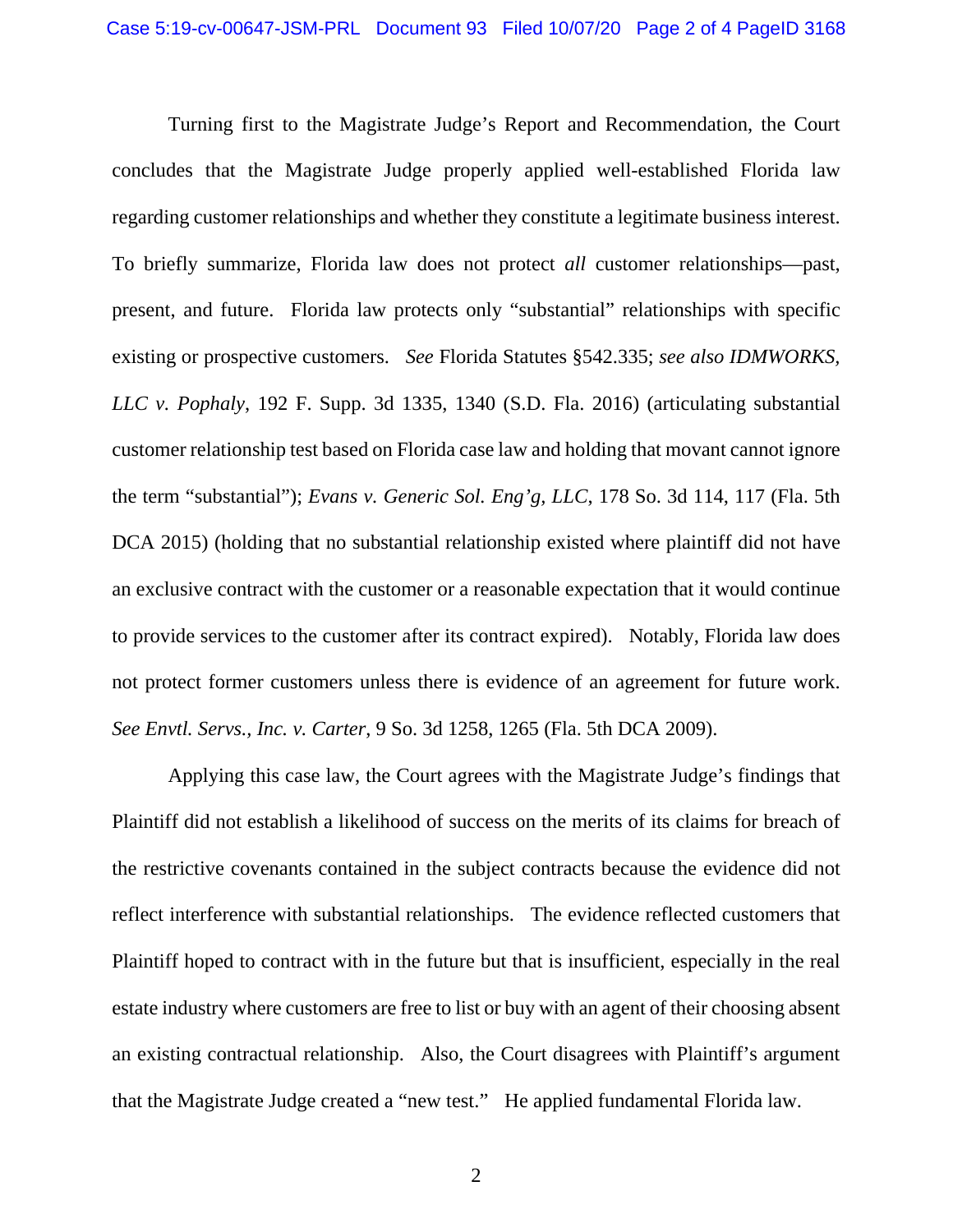The Court also agrees that Plaintiff did not establish how its documents were unique or proprietary, or how Defendants unfairly used any purported proprietary information to compete against Plaintiff. Any remaining objections to the Report and Recommendation are overruled.

Finally, Plaintiff's Motion for Leave to File Declaration is denied because it is nothing more than a hindsight attempt to bolster the evidence. As Defendants point out, Plaintiff submitted a declaration of its Director of Sales, Mr. Sundeep Gulati, in support of its Renewed Motion for Preliminary Injunction. Mr. Gulati was deposed, in addition to a number of other witnesses. Yet, Plaintiff seeks to introduce *another* declaration of Mr. Gulati under seal. Plaintiff does not establish a reasonable basis to reopen the evidence after the Magistrate Judge conducted an evidentiary hearing and after the Magistrate Judge issued his Report and Recommendation.

Notably, the Court has "wide discretion" to reject a party's submission of evidence that was not previously presented to the Magistrate Judge. *Clark v. Sheffield*, 807 F. App'x 910, 918 (11th Cir. 2020) (citing *Williams v. McNeil*, 557 F.3d 1287, 1292 (11th Cir. 2009)). "A district court has discretion to decline to consider a party's argument when that argument was not first presented to the magistrate judge." *Travelers Home & Marine Ins. Co. v. Calhoun*, No. 5:13–cv–251–Oc–22PR, 2014 WL 1328968, at \*3 (M.D. Fla. Apr. 2, 2014) (citing *Williams*, 557 F.3d at 1291-92).

To warrant consideration of additional evidence, Plaintiff bears the burden to demonstrate a persuasive excuse for its failure to present that evidence to the Magistrate Judge. *See*, *e.g.*, *Calhoun*, 2014 WL 1328968 at \*3 (citation omitted). This is because

3